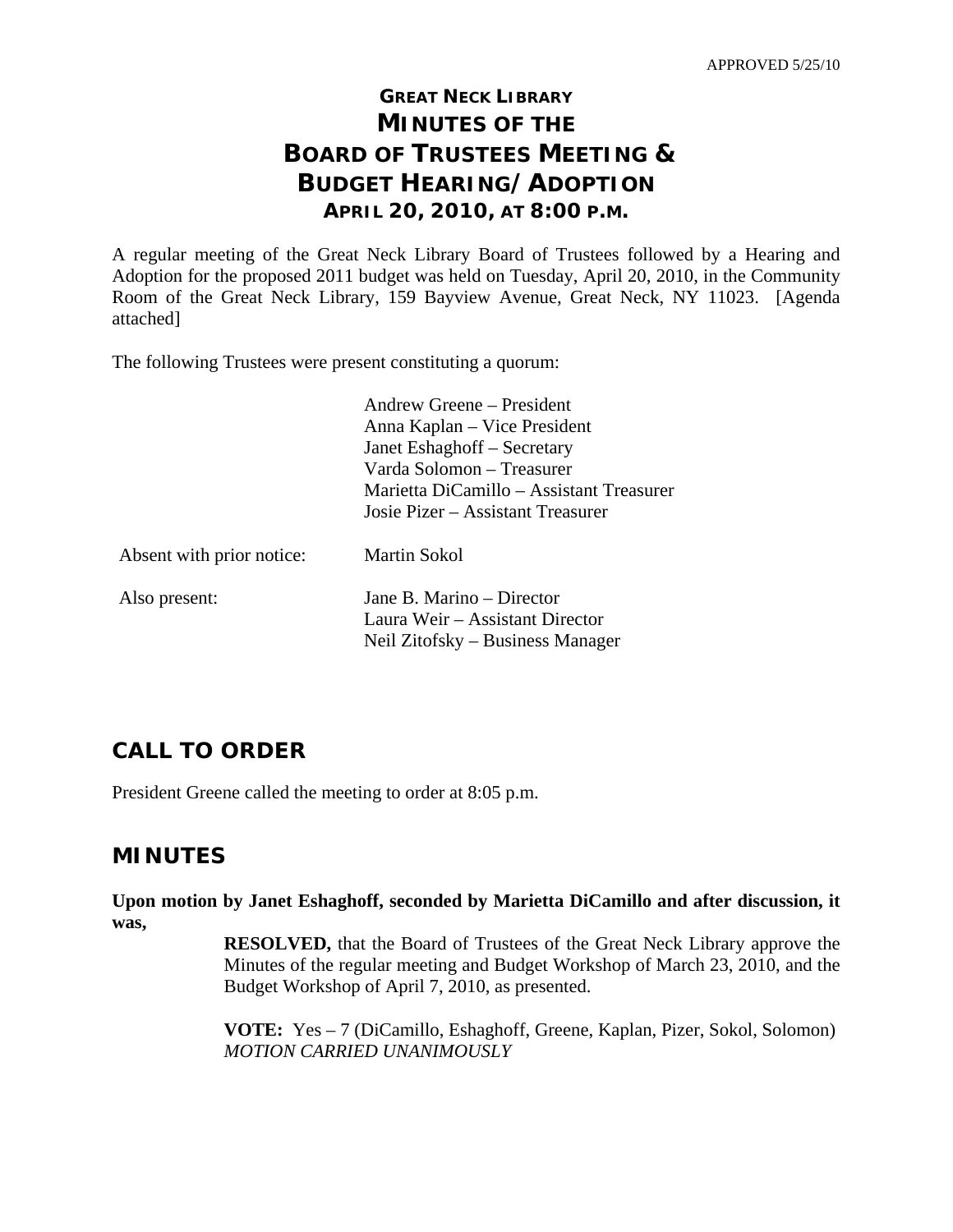## **TREASURER'S REPORT – PERSONNEL CHANGES**

During the month of March 2010, revenue received was \$1,966,138. Total expenses were \$658,318.

 $\overline{a}$  , and the contribution of the contribution of the contribution of the contribution of the contribution of the contribution of the contribution of the contribution of the contribution of the contribution of the co

At the close of business, March 31, 2010, total operating fund holdings were \$2,936,922. Of these funds, \$2,385,905 was on deposit at HSBC, \$548,237 was on deposit at Chase Bank, and \$2,780 was on hand in Petty Cash funds at Main and the Branches. This compares to a March 31, 2009, balance of \$2,710,999.

Additionally, the cash balance of the Main Building and Special Services fund was \$1,182,140; the Automated Library fund was \$122,084; the Restricted Gift fund was \$375,312; the Branch and Special Services fund was \$139,937. These funds totaled \$1,819,472 on March 31, 2010. The March 31, 2009, total was \$2,284,562.

**Upon motion by Varda Solomon, seconded by Marietta DiCamillo, and after discussion, it was,** 

> **RESOLVED,** that the Board of Trustees of the Great Neck Library accept the April 20, 2010, Treasurer's Report.

> **VOTE:** Yes – 7 (DiCamillo, Eshaghoff, Greene, Kaplan, Pizer, Sokol, Solomon)  *MOTION CARRIED UNANIMOUSLY*

### **Warrants**

**Upon motion by Varda Solomon, seconded by Marietta DiCamillo, and after discussion, it was,** 

> **RESOLVED,** I move that the Board of Trustees of the Great Neck Library authorize the Treasurer, who has reviewed all checks and supporting documentation, to pay the persons named in the Warrant dated March 20, 2010 through April 16, 2010, Paid Checks numbered 0028315 through 0028319, 0028361 through 0028366, and 40722 through 40750, and To-Be-Paid Checks numbered 40751 through 40868, the sums set against their respective names, amounting in the aggregate to \$196,043.23.

*Public Comment: Marianna Wohlgemuth* 

**VOTE:** Yes – 7 (DiCamillo, Eshaghoff, Greene, Kaplan, Pizer, Sokol, Solomon) *MOTION CARRIED UNANIMOUSLY*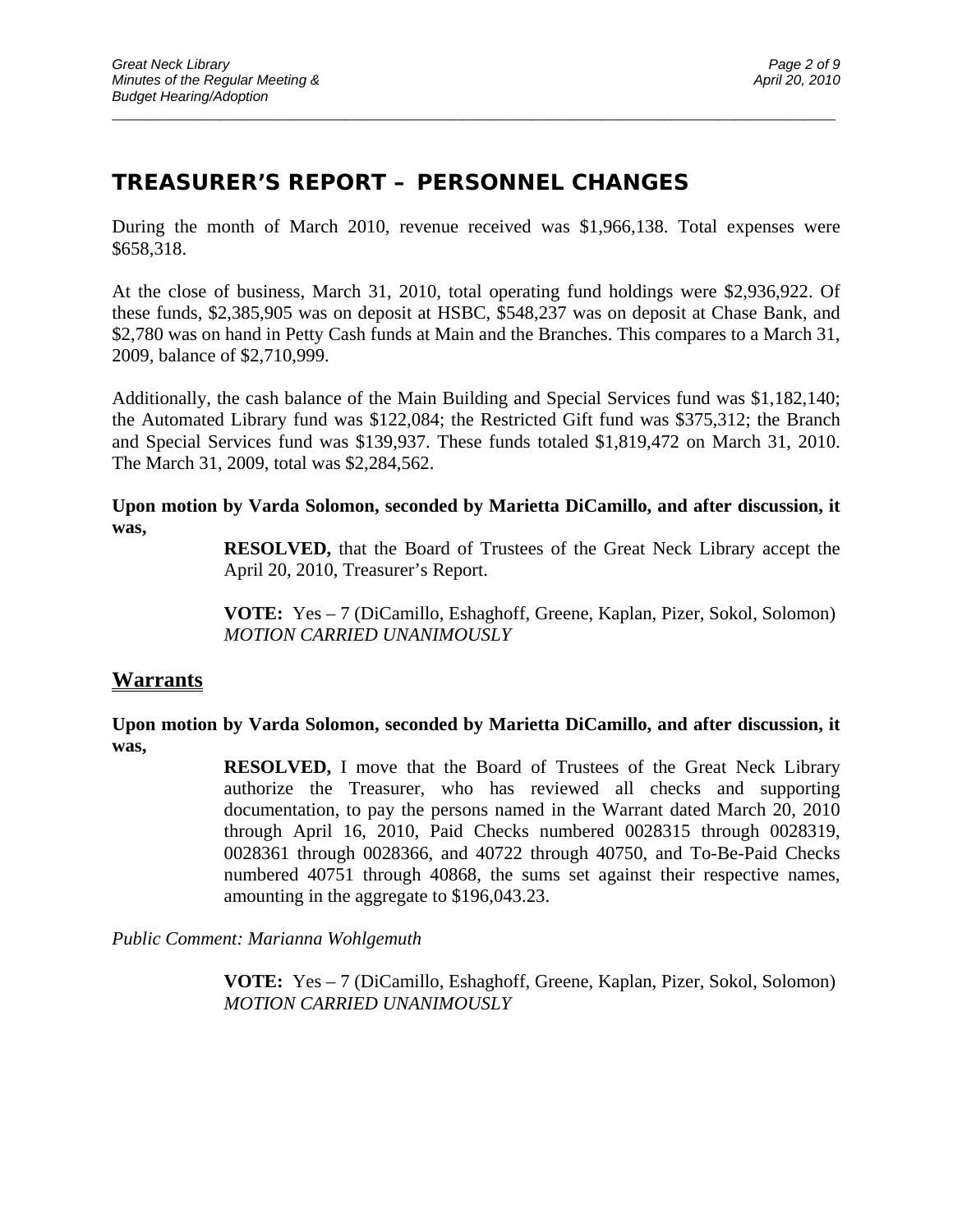#### **Upon motion by Varda Solomon, seconded by Anna Kaplan, and after discussion, it was,**

 $\overline{a}$  , and the contribution of the contribution of the contribution of the contribution of the contribution of the contribution of the contribution of the contribution of the contribution of the contribution of the co

**RESOLVED,** that the Board of Trustees of the Great Neck Library authorize the Treasurer, who has reviewed all supporting documentation, to release for payment check number 40697 dated March 19, 2010 payable to VHB Engineering in the amount of \$4,497.20.

**VOTE:** Yes – 7 (DiCamillo, Eshaghoff, Greene, Kaplan, Pizer, Sokol, Solomon) *MOTION CARRIED UNANIMOUSLY* 

#### **Payroll Warrants**

#### **Upon motion by Varda Solomon, seconded by Marietta DiCamillo, and after discussion, it was,**

**RESOLVED,** that the Board of Trustees of the Great Neck Library accept the Payroll Warrants for pay dates March 11 and March 25, 2010, which have been reviewed by the Treasurer, in the amounts of \$177,283.71 and \$177,153.26 respectively, for a total of \$354,436.97.

**VOTE:** Yes – 7 (DiCamillo, Eshaghoff, Greene, Kaplan, Pizer, Sokol, Solomon) *MOTION CARRIED UNANIMOUSLY* 

#### **Personnel Changes**

**Upon motion by Varda Solomon, seconded by Marietta DiCamillo, and after discussion, it was,** 

> **RESOLVED,** that the Board of Trustees of the Great Neck Library accept the Personnel Changes of March 20, 2010 through April 16, 2010.

> **VOTE:** Yes – 7 (DiCamillo, Eshaghoff, Greene, Kaplan, Pizer, Sokol, Solomon) *MOTION CARRIED UNANIMOUSLY*

## **OTHER REPORTS**

#### **Audit for Year Ended December 31, 2009**

#### **Upon motion by Varda Solomon, seconded by Anna Kaplan, and after discussion, it was,**

**RESOLVED,** that the Board of Trustees of the Great Neck Library accept the Auditor's Report for the year ended December 31, 2009.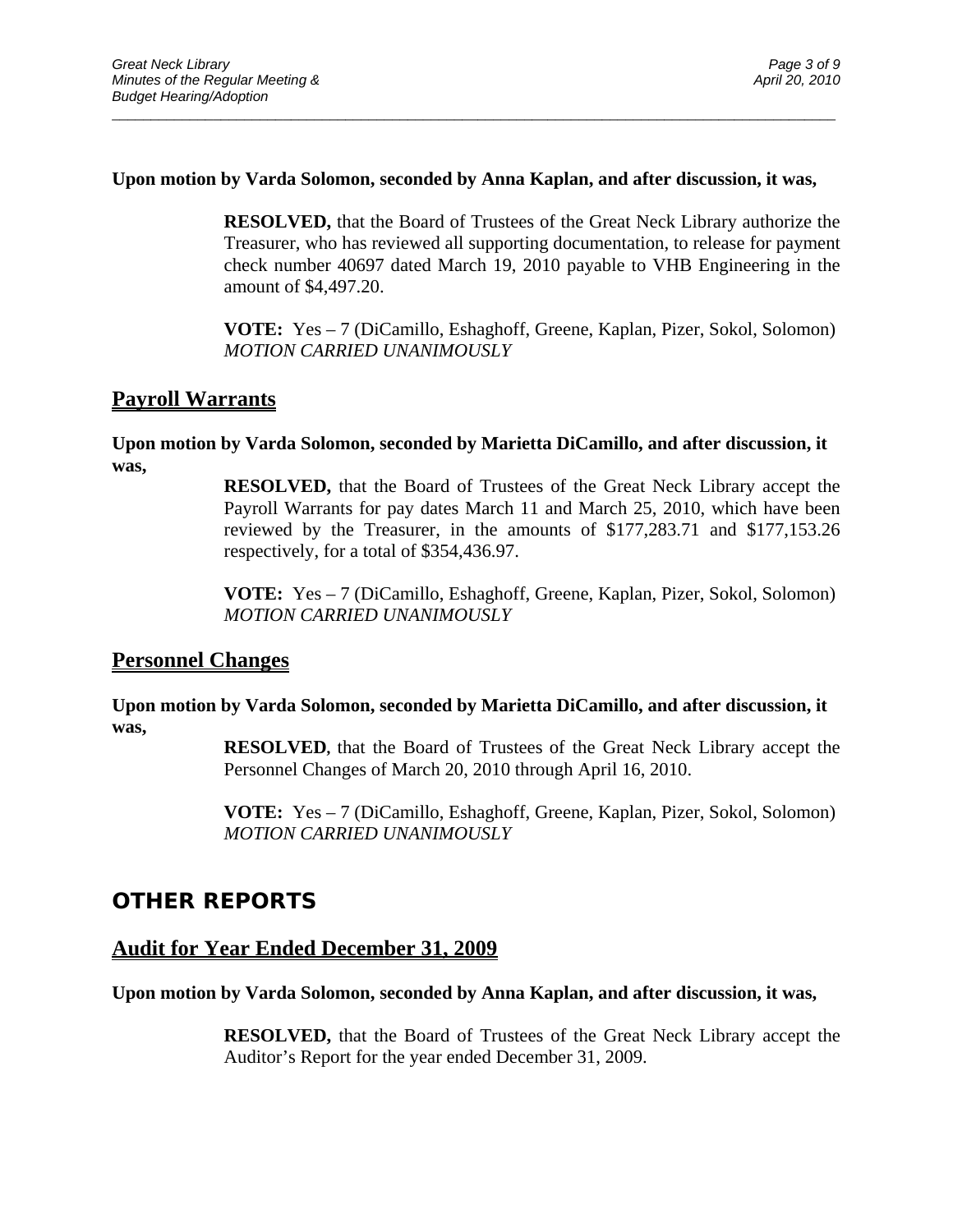The auditor's report was not voted on but sent to the Finance Committee for review at its next meeting on May 20, as was customary in previous years. Following this, it will then be brought to the Board for a vote on May  $25^{\text{th}}$ . The auditor, Al Coster, will be invited to attend both meetings.

 $\overline{a}$  , and the contribution of the contribution of the contribution of the contribution of the contribution of the contribution of the contribution of the contribution of the contribution of the contribution of the co

#### **Upon motion by Marietta DiCamillo, seconded by Anna Kaplan, and after discussion, it was,**

**RESOLVED,** that the Board of Trustees of the Great Neck Library table the resolution to accept the auditor's report.

**VOTE:** Yes – 7 (DiCamillo, Eshaghoff, Greene, Kaplan, Pizer, Sokol, Solomon) *MOTION CARRIED UNANIMOUSLY* 

## **Branch Committee**

Committee Chair, Trustee Eshaghoff, gave an oral report that the April 15<sup>th</sup> Special Board meeting was well attended with a spirited discussion on the pros and cons of signing versus not signing the lease for the new space for the Station Branch. The consensus at that meeting was that the lease should be signed at tonight's Board meeting pending Board approval of the 2011 proposed Library Budget. She also stated that contractors will be interviewed for the project.

Trustee DiCamillo inquired whether or not the lease was looked over in its entirety to make certain the concerns that the Board expressed during the entire process have been addressed and clearly stated in the lease. The President explained that the process of preparing and negotiating the lease has been overseen and negotiated by the Library's attorney, and that, after the formal portion of the meeting, he intended to look at the lease carefully with the Director. He also invited any Trustee who wanted to look at the lease to do so.

Trustee Solomon was concerned about the outcome if the lease were signed and then the community voted down the budget. The President explained that the project could be funded from the unallocated fund balance rather than through a tax increase. Mr. Zitofsky also added that if the budget was turned down, there would be a \$330,000 shortfall which means that additional cuts would have to be identified, or the project funded from reserve funds or some combination thereof. The 2010 budget would roll over and the 2011 proposed budget resubmitted for another vote at a later date. Worst case scenario, there is money in the Main Building and Branch Funds that could be used if the unallocated fund balance is depleted.

*Public Comment: Karen Rubin, Leslie Kahn, Norman Rutta, Michael Currie*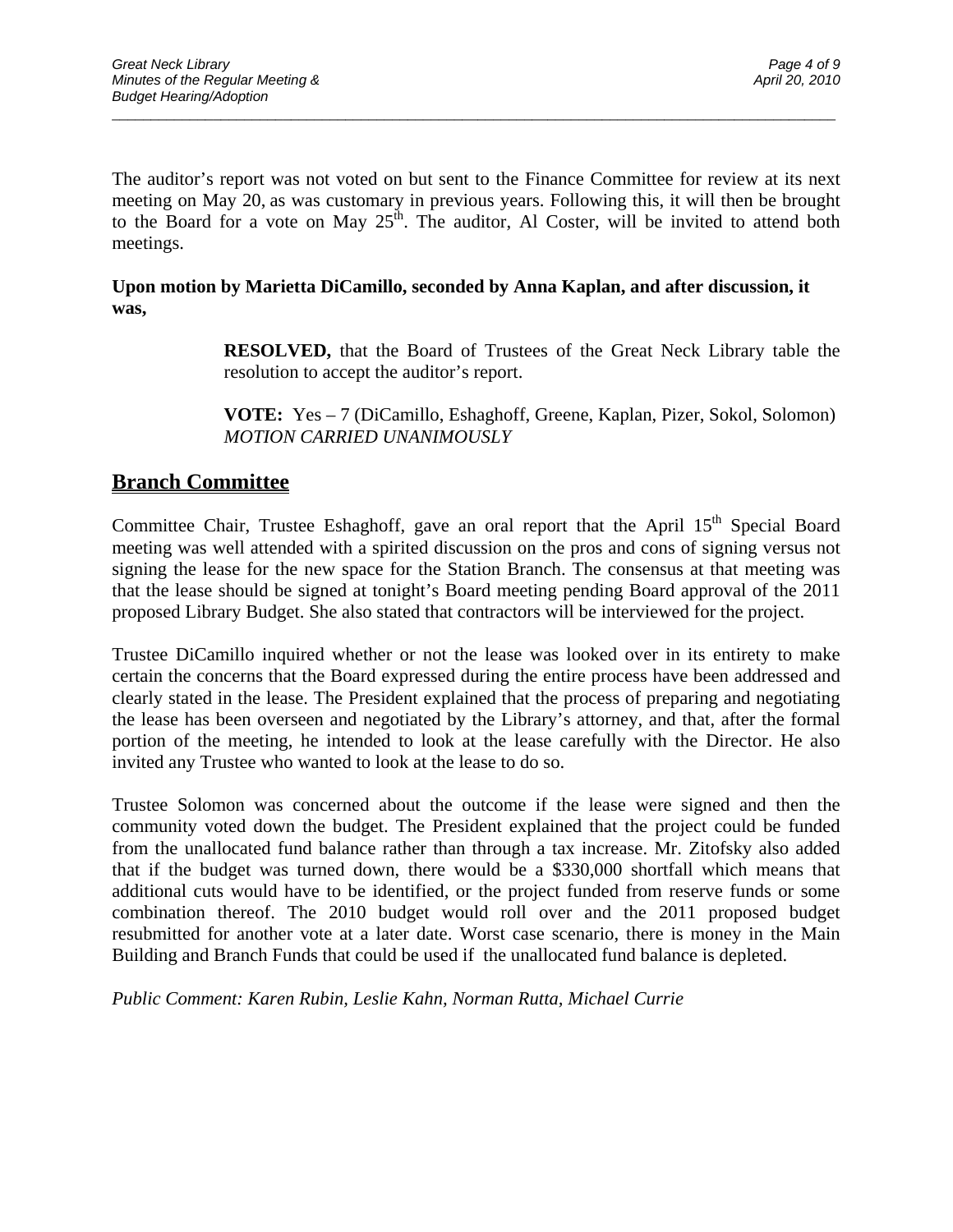## **Building Committee**

Committee Chair, Trustee Sokol, reported that the Committee is in the process of scheduling a meeting very shortly.

 $\overline{a}$  , and the contribution of the contribution of the contribution of the contribution of the contribution of the contribution of the contribution of the contribution of the contribution of the contribution of the co

### **Finance Committee** (Report Appended)

The written report was made available to the public prior to the start of the meeting.

### **Assistant Director & Director** (Reports Appended)

The written reports were made available to the public prior to the start of the meeting.

*Public Comment: Michael Currie, Naomi Penner, Norman Rutta* 

## **OLD BUSINESS**

### **Starting Time of Board Meetings**

**Upon motion by Anna Kaplan, seconded by Josie Pizer, and after discussion, it was,** 

**RESOLVED,** that the Great Neck Library Board of Trustees change the starting time of all regularly scheduled meetings of the Board of Trustees from 8:00 p.m. to 7:30 p.m. effective with the May 25, 2010, meeting.

 **VOTE:** Yes **–** 7 (DiCamillo, Eshaghoff, Greene, Kaplan, Pizer, Sokol, Solomon)  *MOTION CARRIED UNANIMOUSLY* 

## **NEW BUSINESS**

### **Administrative Contract**

**Upon motion by Marietta DiCamillo and seconded by Martin Sokol and after discussion, it was,** 

> **RESOLVED,** that the Great Neck Library Board of Trustees approve the reappointment of Roslyn Gill as Staff Accountant, Marjorie Malcolm as Administrative Assistant, Neil Zitofsky as Business Manager and Laura Weir as Assistant Director and authorize and direct the President to sign the contracts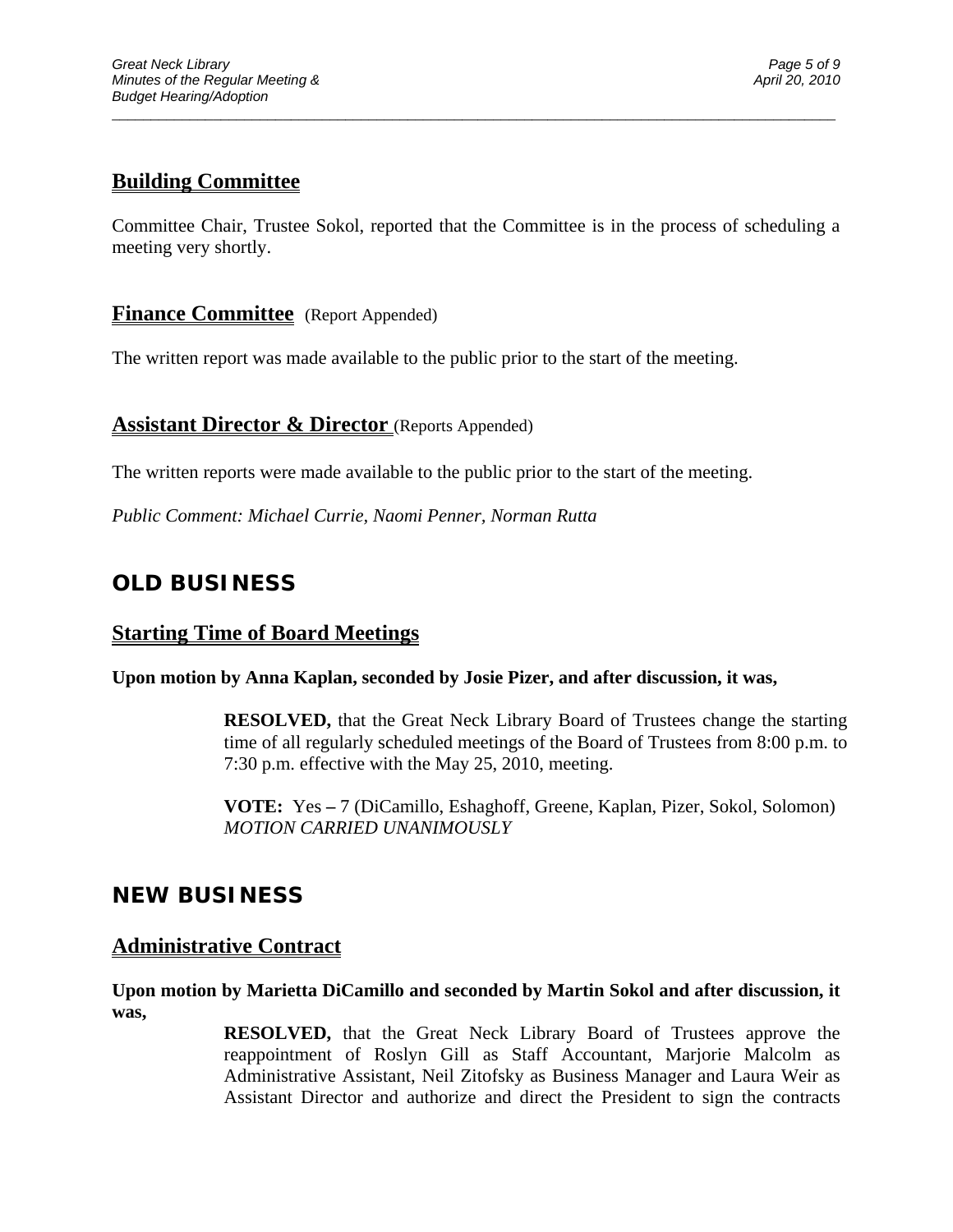between the Board of Trustees and the above mentioned individuals for a two year period, January 1, 2010 through December 31, 2011 with salary increases as outlined in the attached document.

Trustee Solomon inquired whether these administrative contracts that the Board has been asked to approve have salary increases or benefits tied to the contracts that the Assistant Director and the Business Manager had negotiated for other units of the Library. Ms. Marino explained that the salary increases were determined by the Personnel Committee for the administrative staff. Every contract has the same benefits package that is not renegotiated in each contract. The only part of the contract that is renegotiated is salaries unless something else comes up.

 $\overline{a}$  , and the contribution of the contribution of the contribution of the contribution of the contribution of the contribution of the contribution of the contribution of the contribution of the contribution of the co

Trustee DiCamillo, who chairs the Personnel Committee, added that this subject matter is on the agenda for the Personnel Committee to address. The Committee did not have the ability to move it into this round of contract re-appointments currently in negotiations and decided it would be best to finish off the agenda since it is old business from 2009 and then move forward for the future to break the contracts apart. The Personnel Committee will be consulting with personnel experts to get some recommendations on how best to do this.

Trustee Solomon felt that this is the contract to sever connection and the Board should not agree to let it go for another year. She was informed that this is a Personnel Committee matter that could not be discussed in public. Trustee Solomon stated that if the Trustees did not have sufficient information to make an informed decision to vote on these contracts, it should be tabled or they should vote to abstain. She was willing to support a motion that says it is retroactive.

A member of the public wanted to know the increases provided for in the contracts. One individual is at 4% and the other three will receive 2%. It was also clarified that when a retired employee predeceases the spouse, the living spouse reimburses the Library 100% for health insurance coverage, and this is at no cost to the Library.

> **VOTE:** Yes **–** 6 (DiCamillo, Eshaghoff, Greene, Kaplan, Pizer, Sokol) No – 1 (Solomon) *MOTION CARRIED*

### **State Report**

**Upon motion by Anna Kaplan and seconded by Marietta DiCamillo and after discussion, it was,** 

> **RESOLVED,** that the Great Neck Library Board of Trustees accept the New York State Great Neck Library 2009 Annual Report for Public and Association Libraries as presented.

> **VOTE:** Yes **–** 7 (DiCamillo, Eshaghoff, Greene, Kaplan, Pizer, Sokol, Solomon)  *MOTION CARRIED UNANIMOUSLY*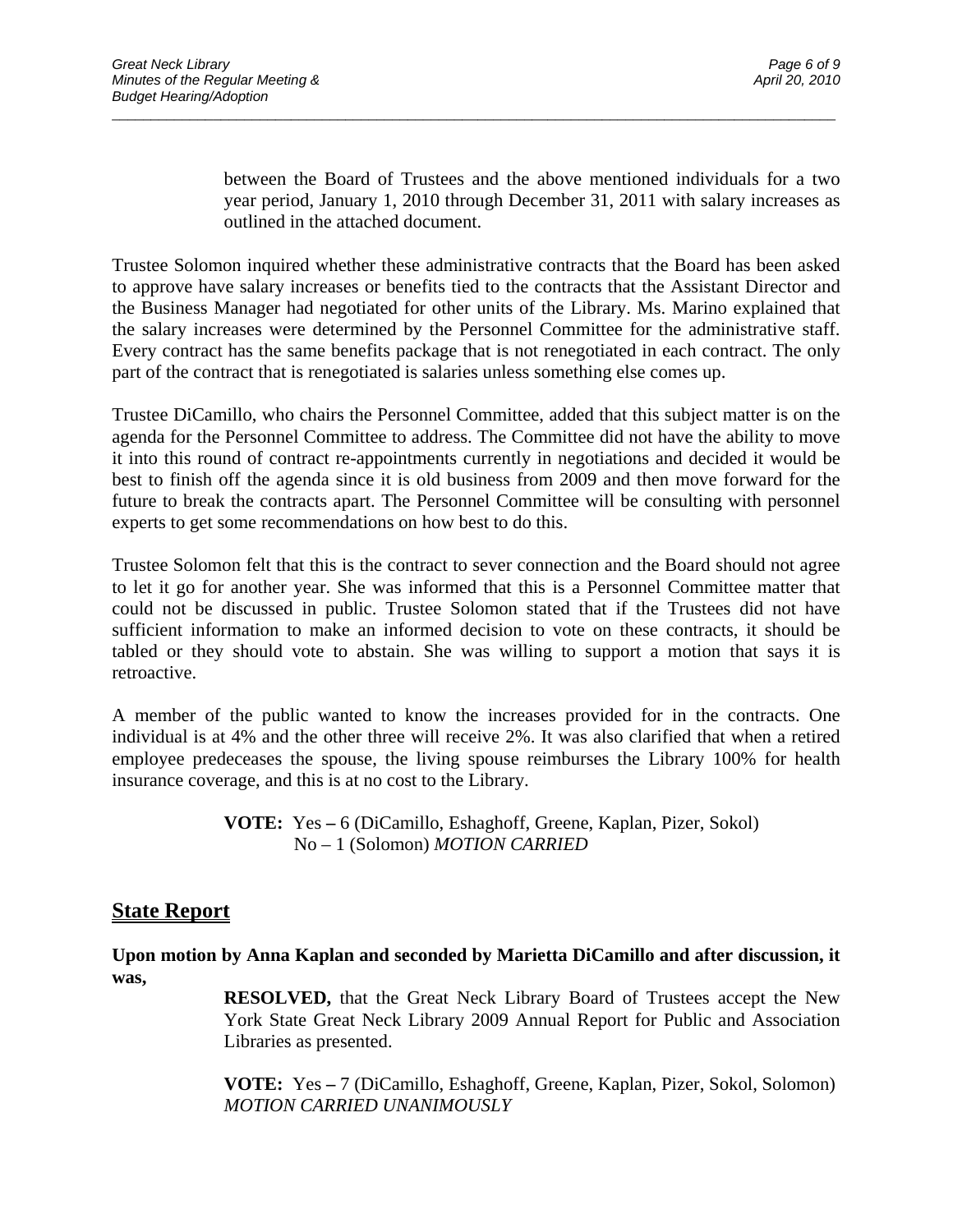## **Filing Fees for Town of North Hempstead**

#### **Upon motion by Martin Sokol and seconded by Anna Kaplan and after discussion, it was,**

 $\overline{a}$  , and the contribution of the contribution of the contribution of the contribution of the contribution of the contribution of the contribution of the contribution of the contribution of the contribution of the co

**RESOLVED,** that the Great Neck Library Board of Trustees authorize the payment in an amount not to exceed \$2,500 for fees related to the preliminary filing for a Building Permit for the Main Building Expansion project. This money will be charged to the Main Building and Special Services Fund

Trustee DiCamillo asked the Director if she had found out any information about the \$36,400 fees that were paid to the Town of North Hempstead for the previous project that fell through. The Director reported that she has a copy of the original application that was filed in December 2004, a copy of the check paid to the Town, and an internal memo about the possibility of waiving or reducing the fees, but there is no official documentation that this fee will be credited to any future filing. Once this preliminary paperwork is done and the actual permits are issued, that is when the fee, based on the cost of the project, will be issued by the Town of North Hempstead. The Zoning Counsel has been provided with this information.

Trustee DiCamillo recalled that the then President of the Board of Trustees had publicly announced that the fees would be credited and used for another project. A member of the public also corroborated that a statement was made by Supervisor Jon Kaiman to that effect.

*Public Comment: Norman Rutta, Leslie Kahn* 

 **VOTE:** Yes **–** 7 (DiCamillo, Eshaghoff, Greene, Kaplan, Pizer, Sokol, Solomon)  *MOTION CARRIED UNANIMOUSLY* 

# **OTHER BUSINESS**

Trustee Pizer suggested that the Board should have regularly scheduled meetings for the Branch and Building Committees until the projects are finalized. Both committees will meet simultaneously biweekly at 7:30 p.m. The following schedule was set.

- April 22 Branch Committee Executive Session to interview contractors
- April 29 Building Committee Meeting
- May  $13$  Building & Branch Committees
- May 27 Building & Branch Committees

*Public Comment: Michael Currie, Leslie Kahn*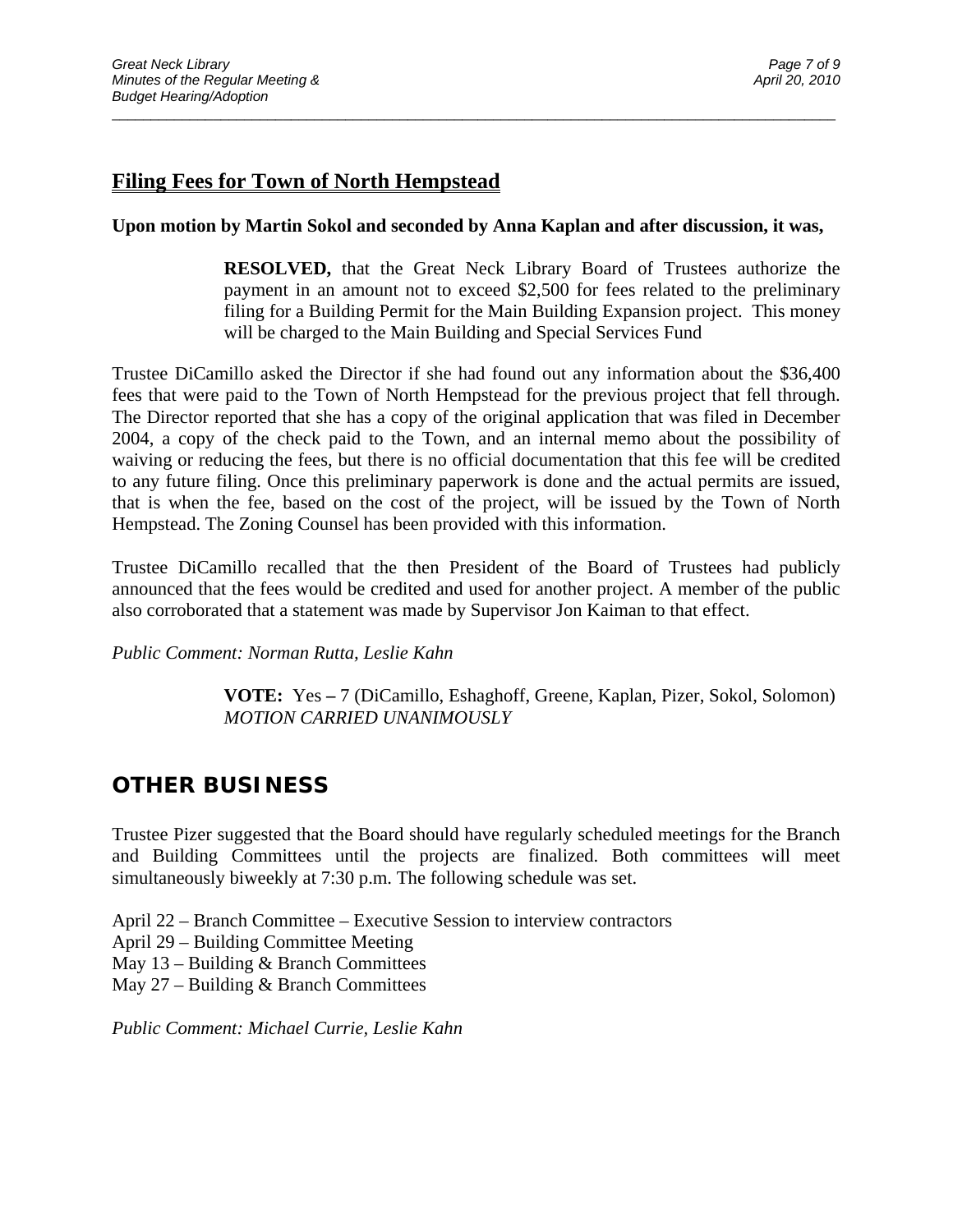## **CORRESPONDENCE** [Appended to these Minutes]

Ofra Panzer was not present to speak to her letter of March 18, 2010.

## **OPEN TIME**

Speaking: Leslie Kahn, Michael Currie, Leslie Kahn, Marianna Wohlgemuth, Karen Rubin, Naomi Penner

 $\overline{a}$  , and the contribution of the contribution of the contribution of the contribution of the contribution of the contribution of the contribution of the contribution of the contribution of the contribution of the co

## **ADJOURNMENT**

Trustee DiCamillo called for a motion to adjourn this portion of the meeting at 9:25 p.m. The motion was seconded by Trustee Pizer.

# **BUDGET HEARING/ADOPTION**

The meeting was reconvened at 9:35 p.m. for a Hearing and Adoption of the proposed 2011 budget.

Business Manager Zitofsky provided highlights of the budget, revised in accordance with the directions given by the Board of Trustees at the April  $15<sup>th</sup>$  special meeting.

The final revised budget included \$220,000 in tax increase – \$110,000 applied balance related to the 2011 tax earnings between July 1, 2010 and December 31, 2010, as well as \$36,000 balance of 2011 operating expenses related to the relocation of Station Branch charged to the General Fund Reserve for unanticipated and emergency needs. The total budget is decreasing \$42,000. However, surplus funds available to offset the 2010 Budget increase are not an option this year, and a tax increase is necessary to balance the 2011 budget. Expenses throughout the budget have been examined and reduced to keep the tax increase to a minimum. [Copy of the proposed budget is attached.]

The President, on behalf of the Board, commended The Director and the Business Manager for the detailed work, making significant cuts, coming up with retirements, which resulted in substantial savings.

*Public Comments: Norman Rutta, Michael Currie*